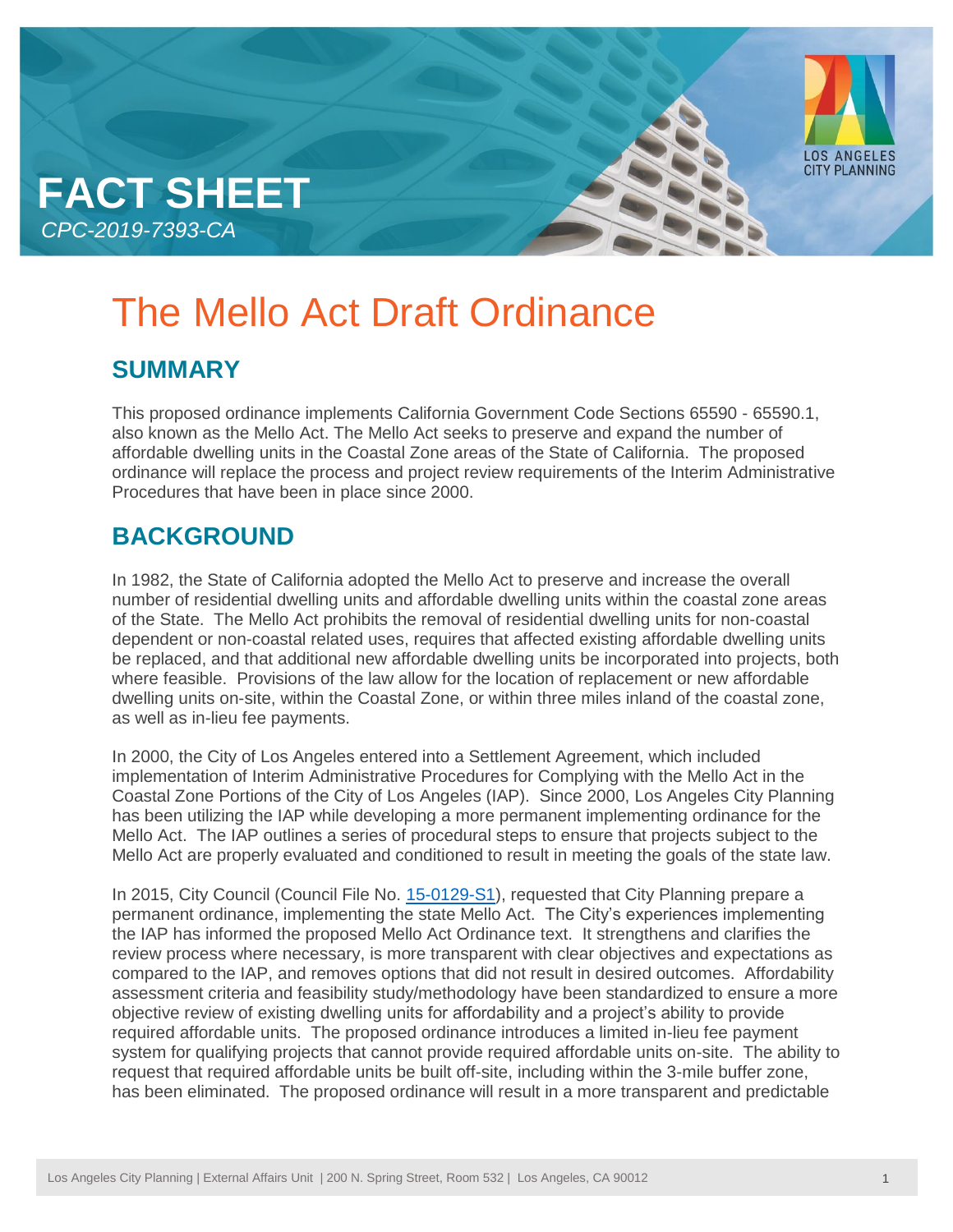process for the preservation of existing affordable dwellings and result in the addition of new affordable dwelling units within the coastal zone.

## **FREQUENTLY ASKED QUESTIONS**

### **What is the Mello Act?**

The Mello Act seeks to preserve and expand the number of affordable dwelling units in the Coastal Zone areas of the State of California. The intent of the Mello Act is accomplished through regulations on the demolition, conversion, change of use, subdivision, and new construction activities that involve existing or proposed dwelling units in Coastal Zone communities.

#### **What areas of the City will the ordinance affect?**

The Coastal Zone within the City of Los Angeles includes portions of the communities of Pacific Palisades, Venice, Del Rey, Playa Del Rey, San Pedro, and Wilmington - in Council Districts 11 and 15.

## **What is the purpose of this proposed ordinance?**

The City's proposed permanent Mello Act ordinance specifies the process review and approval of proposed projects, the imposed requirements, and decision-makers and their responsibilities, to ensure that a proposed project is compliant with State law.

#### **How does this ordinance protect and promote affordable housing?**

The ordinance protects all dwelling units located within the Coastal Zone areas of the City through specific review of proposed projects that involve existing dwelling units or new dwelling units. Planning review and assessment is necessary to determine whether the project involves existing affordable dwelling units and the project's obligation to replace those units. In addition, projects that propose net new dwelling units can be required to produce new affordable units (inclusionary units) as part of the development.

## **How is the proposed ordinance different from the Interim Administrative Procedures for Complying with the Mello Act?**

Key differences between the Interim Administrative Procedures and the proposed Ordinance are:

- Elimination of consideration to provide required affordable replacement and inclusionary dwelling units "off-site" at another location.
- Creation of an in-lieu fee for qualified affordable replacement units and fractional inclusionary units.
- Standardized methodology for financial feasibility studies.

Along with these, numerous clarifications have been woven into the ordinance reflecting the Department's experience with implementing the Mello Act through the Interim Administrative